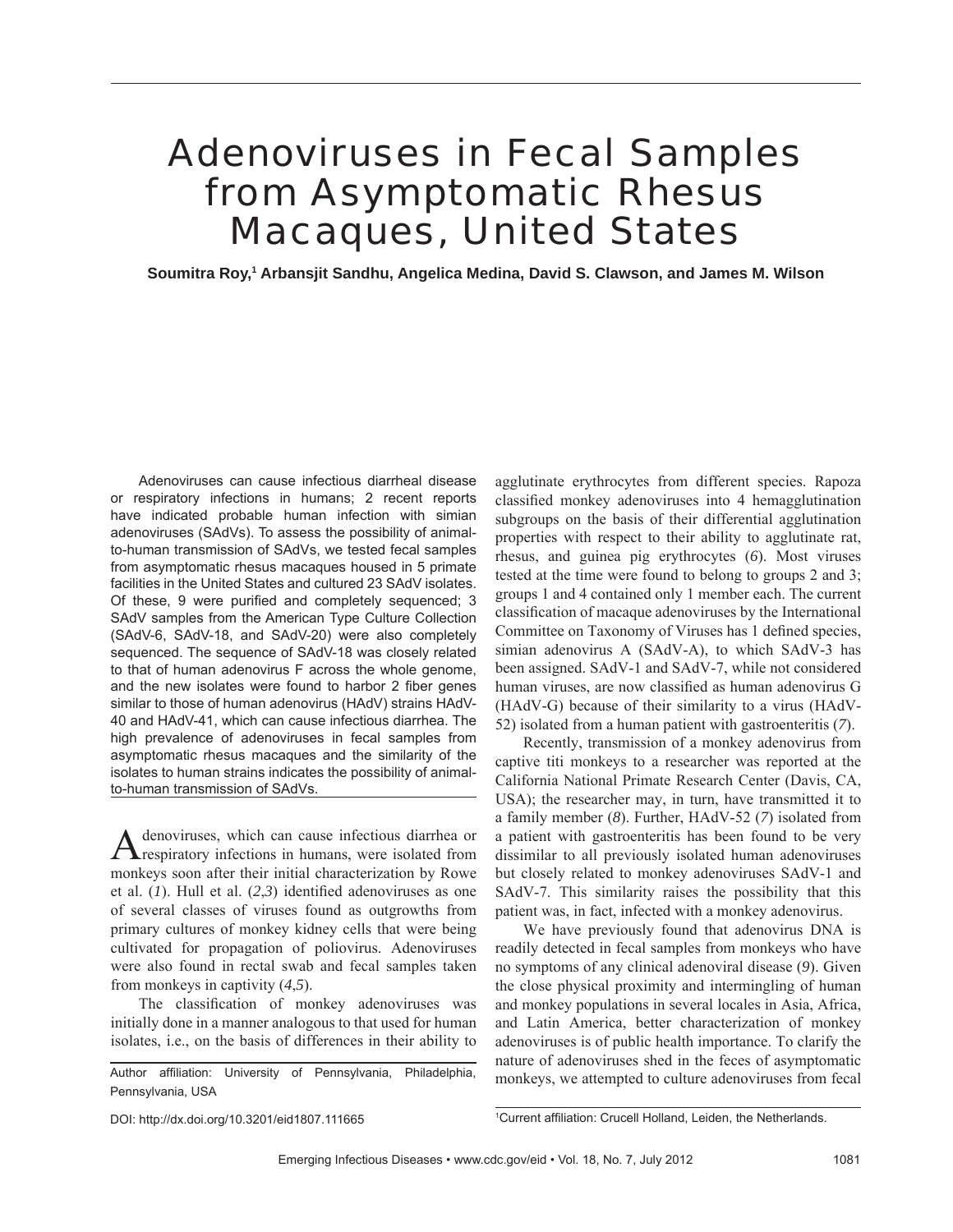samples from rhesus macaques (*Macaca mulatta*) housed in 5 primate facilities in the United States.

#### **Materials and Methods**

#### **Isolation of Novel Adenoviruses from Rhesus Macaques**

Approximately 350 rhesus macaque fecal samples were processed: 150 from Covance (Vienna, VA, USA), 100 from the New England Primate Research Center (Southborough, MA, USA), and 98 from the Tulane National Primate Research Center (Covington, LA, USA). Additional samples were obtained from rhesus macaques housed at the Oregon National Primate Research Center (Beaverton, OR, USA) and the primate facility of the Gene Therapy Program at the University of Pennsylvania (Philadelphia, PA, USA).

Samples were suspended in Hanks' Balanced Salt Solution (Life Technologies, Grand Island, NY, USA), particulates were removed by centrifugation, and the supernatants were sterile filtered through  $0.2$ -μm syringe filters. We injected  $100 \mu L$  of each filtered sample into BS-C-1 and LLC-MK2 cells grown in culture medium containing 1% Penn-Strep (Mediatech, Herndon, VA, USA) and 50 μg/mL gentamicin. After  $\approx$ 1–2 weeks, if cytopathic effects typical of adenovirus infection were seen, the presence of adenoviruses in the cultures was confirmed by PCR amplification of an internal 1.9 kb of the hexon, including the region encompassing the hypervariable regions, which is predominantly responsible for conferring serotype specificity. The primer pair used for PCR was 5′-CAGGATGCTTCGGAGTACCTGAG-3′ and 5′-TTGGCNGGDATDGGGTAVAGCATGTT-3′. The sequence obtained from this region was used to make an initial determination of adenoviral species and novelty of the serotype. Adenovirus isolates were propagated to high titer and purified on cesium chloride gradients by using standard procedures. Viral DNA obtained from purified virus preparations was completely sequenced (QIAGEN, Hilden, Germany).

#### **Adenoviruses and Cell Culture from ATCC**

We obtained 3 adenoviruses from the American Type Culture Collection (ATCC). SAdV-6 (catalog number VR-353, originally deposited as SV-39) had been isolated from *Macaca* spp. monkeys (*6*,*10*). SAdV-18 (catalog number VR-943) (*4*,*11*) and SAdV-20 (catalog number VR-541, originally deposited as simian adenovirus V340) had been isolated from vervet monkeys (*Cercopithecus aethiops*) (*12*). BS-C-1 (*C. aethiops* monkey kidney cells, ATCC catalog number CCL-26) or LLC-MK2 (*M. mulatta* monkey kidney cells, ATCC catalog CCL-7) were purchased from ATCC and maintained in culture as recommended.

#### **Sequence Analysis**

Propagation and purification were performed for 23 isolates as shown in Table 1; 9 of the isolates were completely sequenced. In addition, we propagated, purified, and sequenced the 3 monkey adenoviruses (SAdV-6, SAdV-18, and SAdV-20) from ATCC. All analyses were conducted at the www.phylogeny.fr sequence analysis server. Nucleotide sequence alignments for each open reading frame (ORF) (after excising introns if necessary) were completed by using ClustalW version 2.0.3, and the alignments were refined by using Gblocks version 0.91b. The alignments were used to construct phylogenetic trees using PhyML version 3.0 aLRT, under the HKY85 model. The resulting trees were rendered by using Treedyn 198.3. Protein sequence alignments and phylogenetic trees were constructed by using the Vector NTI (Life Technologies) and CLC Bio (CLC Bio, Aarhus, Denmark) software packages.

#### **Results**

All the macaque adenoviruses that we sequenced were similar to previously sequenced primate adenoviruses with respect to the identity and order of identifiable ORFs organized into defined early and late transcription regions (*13*). The notable differences observed were in structures of the E3 region genes and of the fiber genes.

Phylogenetic analyses of the nucleotide sequences that encode genes of several of the adenoviral proteins showed the sequences were generally concordant with one another. As examples, the phylogenetic trees for the sequences encoding E1a, DNA polymerase, hexon, and E4 34K are shown in Figure 1. The sequences have been compared with each other and with previously sequenced macaque adenoviruses SAdV-1, SAdV-3, SAdV-7, SAdV-48, SAdV-49, SAdV-50, titi monkey adenovirus, and cynomolgus adenovirus 1 (*8*,*9*,*14*–*17*). The human isolate HAdV-52 (*7*), which is known to be closely related to SAdV-1 and SAdV-7, was also included in the analyses. Macaque adenoviruses form a distinct clade when compared with human or ape adenoviruses (*9*). However, HADV-F (HAdV-40 and HAdV-41) and HAdV-A (HAdV-12) are also included in the analyses because these species are the most closely related to macaque adenoviruses (*14*,*15*).

The phylogenetic trees (Figure 1) show that SAdV-6, obtained from ATCC and sequenced, is similar to SAdV-48, which we had previously isolated from stool samples of an apparently healthy macaque (*9*), and to SAdV-3 (*14*). These adenoviruses have been grouped together with SAdV-3 as SAdV-A. The 9 adenoviruses that we isolated from rhesus stools are closely related to one another and to 2 other macaque adenoviruses that we had previously isolated and sequenced, SAdV-49 and SAdV-50 (*9*); these isolates have been grouped as SAdV-B. The adenovirus isolated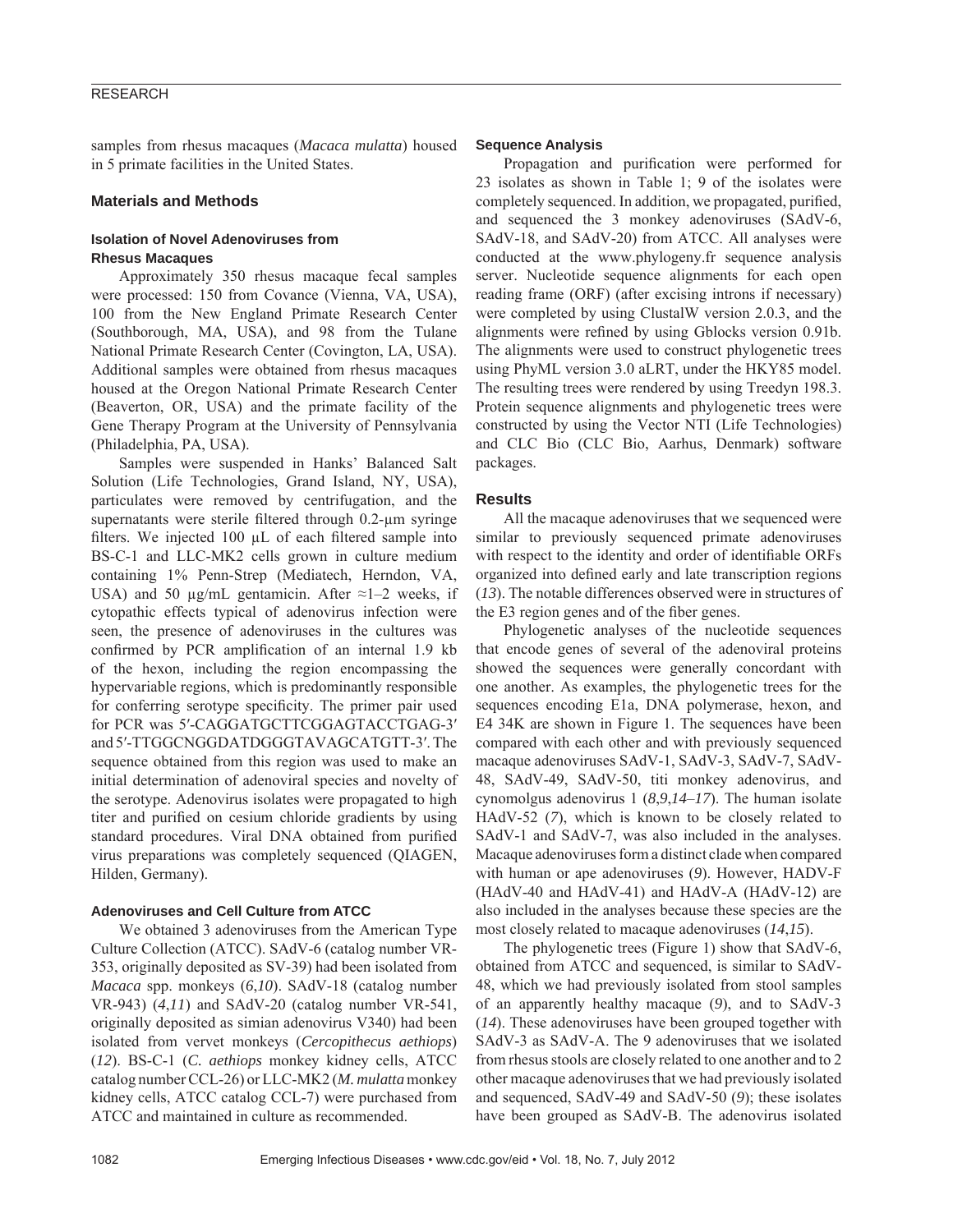#### Adenoviruses in Asymptomatic Rhesus Macaques

|         |              |                      |                      | l able 1. Characterization of adenovirus isolates from rhesus fecal samples obtained from primate facilities in the United States* |
|---------|--------------|----------------------|----------------------|------------------------------------------------------------------------------------------------------------------------------------|
| Isolate | Source†      | Particle titer       | Total yield          | Sequence analysis                                                                                                                  |
| A1123   | <b>ONPRC</b> | $4.0 \times 10^{11}$ | $9.6 \times 10^{11}$ | Hexon similar to SAdV-3                                                                                                            |
| A1128   | Covance      | $6.0 \times 10^{11}$ | $1.3 \times 10^{12}$ | Hexon similar to SAdV-3                                                                                                            |
| A1129   | Covance      | $6.1 \times 10^{11}$ | $3.8 \times 10^{13}$ | Hexon (A1128)                                                                                                                      |
| A1139   | Covance      | $4.7 \times 10^{12}$ | $1.8 \times 10^{12}$ | Full genome                                                                                                                        |
| A1161   | Covance      | $2.0 \times 10^{12}$ | $4.3 \times 10^{13}$ | Hexon similar to SAdV-48                                                                                                           |
| A1163   | Covance      | $5.4 \times 10^{12}$ | $5.4 \times 10^{12}$ | Full genome                                                                                                                        |
| A1166   | Covance      | $2.8 \times 10^{12}$ | $1.3 \times 10^{11}$ | Hexon (A1161)                                                                                                                      |
| A1169   | Covance      | $1.1 \times 10^{11}$ | $2.5 \times 10^{13}$ | Hexon (A1161)                                                                                                                      |
| A1173   | Covance      | $5.2 \times 10^{12}$ | $2.3 \times 10^{12}$ | Full genome                                                                                                                        |
| A1179   | Covance      | $4.6 \times 10^{12}$ | $1.0 \times 10^{13}$ | Hexon (A1128)                                                                                                                      |
| A1258   | <b>GTP</b>   | $1.8 \times 10^{12}$ | $2.6 \times 10^{12}$ | Full genome                                                                                                                        |
| A1261   | <b>GTP</b>   | $8.7 \times 10^{11}$ | $9.0 \times 10^{12}$ | Hexon (A1285)                                                                                                                      |
| A1285   | <b>GTP</b>   | $2.7 \times 10^{12}$ | $2.0 \times 10^{13}$ | Full genome                                                                                                                        |
| A1296   | Covance      | $5.4 \times 10^{12}$ | $7.3 \times 10^{11}$ | Full genome                                                                                                                        |
| A1297   | Covance      | $3.7 \times 10^{11}$ | $7.0 \times 10^{11}$ | Hexon (A1163)                                                                                                                      |
| A1312   | Covance      | $6.1 \times 10^{11}$ | $8.4 \times 10^{11}$ | Full genome                                                                                                                        |
| A1313   | <b>TNPRC</b> | $6.5 \times 10^{11}$ | $1.4 \times 10^{13}$ | Hexon similar to A1312                                                                                                             |
| A1327   | <b>TNPRC</b> | $2.4 \times 10^{12}$ | $1.0 \times 10^{12}$ | Full genome                                                                                                                        |
| A1328   | <b>NEPRC</b> | $6.7 \times 10^{11}$ | $2.7 \times 10^{12}$ | Hexon similar to SAdV-49                                                                                                           |
| A1329   | <b>TNPRC</b> | $3.7 \times 10^{12}$ | $9.2 \times 10^{12}$ | Hexon (A1312)                                                                                                                      |
| A1335   | <b>NEPRC</b> | $6.0 \times 10^{12}$ | $2.8 \times 10^{13}$ | Full genome                                                                                                                        |
| A1339   | <b>TNPRC</b> | $3.1 \times 10^{12}$ | $5.7 \times 10^{12}$ | Hexon (A1163)                                                                                                                      |
| A1340   | Covance      | $5.1 \times 10^{12}$ | $3.1 \times 10^{13}$ | Hexon (A1335)                                                                                                                      |
|         |              |                      |                      |                                                                                                                                    |

Table 1. Characterization of adenovirus isolates from rhesus fecal samples obtained from primate facilities in the United States\*

The total yield and the particle titer obtained from a 50-plate (150-mm) preparation are shown. In each case, the hexon region was PCR amplified and sequenced. **Boldface** indicates the 9 isolates that were completely sequenced. For the other isolates, the hexon sequences that are identical or very closely related (<5% nucleotide sequence dissimilarity) are indicated in parentheses. SAdV, simian adenovirus. † ONPRC, Oregon National Primate Research Center (Beaverton, OR, USA); Covance, Covance, (Vienna, VA, USA); GTP, primate facility of the Gene

Therapy Program at the University of Pennsylvania (Philadelphia, PA, USA); TNPRC, Tulane National Primate Research Center (Covington, LA, USA); NEPRC, New England Primate Research Center (Southborough, MA, USA).

from a cynomolgus macaque for which a partial sequence (including the hexon) was reported (*16*) also belongs to this group. The adenovirus of unknown origin that recently caused an outbreak of pneumonia and hepatitis in a colony of new world titi monkeys and sickened an animal handler (*8*) is distant from these adenoviruses. SAdV-18, which had been deposited with ATCC as an isolate from a vervet monkey in the 1960s (*11*), was found to be most closely related to HAdV-F members HAdV-40 and HAdV-41 in the protein phylogenies and also for most of the length of its genome (data not shown). HAdV-F is the only human adenovirus species that harbors 2 fiber genes, a feature common in macaque adenoviruses, including HAdV-G members; however, SAdV-18 differs from HAdV-F members in possessing a single fiber gene.

All sequences have been deposited in GenBank. The accession numbers are as follows: simian adenovirus strain A1139, JN880448; strain A1163, JN880449; strain A1173, JN880450; strain A1258, JN880451; strain A1285, JN880452; strain A1296, JN880453; strain A1312, JN880454; strain A1327, JN880455; strain A1335, JN880456; SAdV-6, JQ776547; SAdV-18, FJ025931; and SAdV-20, HQ605912. The accession numbers for other adenovirus sequences used in the analyses are as follows: SAdV-1, NC\_006879; SAdV-3, NC\_006144; SAdV-7, DQ792570; SAdV-48, HQ241818; SAdV-49, HQ241819; SAdV-50, HQ241820; SAdV-titi, HQ913600; HAdV-2, NC\_001405; HAdV-3, NC\_011203; HAdV-4, NC\_003266;

HAdV-12, NC\_001460; HAdV-17, HQ910407; HAdV-18, GU191019; HAdV-40, NC\_001454; HAdV-41, DQ315364; and HAdV-52, DQ923122.

#### **Analysis of the E3 Regions**

The gene content and disposition (as discerned by the presence of ORFs) of the E3 regions of the 9 adenoviruses isolated from macaques are shown in Table 2. The 12.5K protein of unknown function, as well as the anti-apoptotic RID-α and RID-β, and the 14.7K proteins (*18*), are present in all the newly isolated viruses. They all also harbor homologs of the CR1 proteins that contain conserved domains of unknown function designated CR1 and CR2 (*19*). However we found that in 6 of the newly sequenced adenoviruses, the 2 CR1 proteins (CR1- $\alpha$  and CR1- $\beta$ ) were fused into a single ORF (Figure 2). An example of the fusion is illustrated in Figure 3, in which the fused CR1 protein (designated CR1- $\alpha\beta$ ) of the adenovirus isolate A1139 E3 region has been aligned with the CR1- $\alpha$  and CR1-β proteins of the E3 region of A1312. The E3 CR1 proteins possess a single putative transmembrane domain near their C-termini and are likely to have arisen by gene duplication (*20*,*21*). The putative transmembrane domain of the CR1- $\alpha$  protein appears to have fused to the hydrophobic (putative) secretion signal of the CR1-β protein. This fused version indicates that the CR1-α and CR1-β proteins are likely disposed on opposite sides of the membrane. One possible model for A1163 CR1-αβ fused protein (based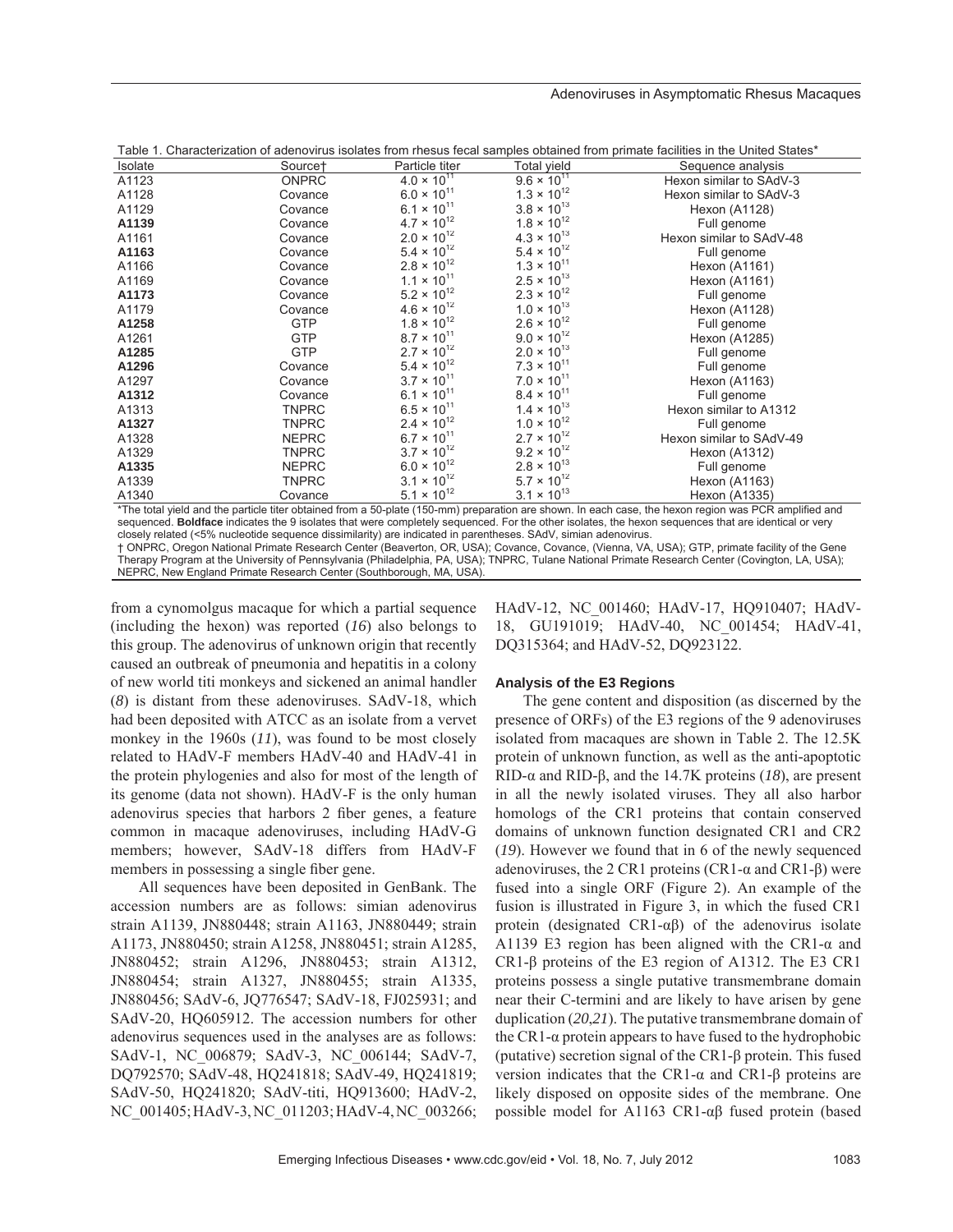

Figure 1. Phylogenetic trees of the genes coding for A) DNA polymerase, B) E4 34K, C) E1a, and D) hexons of macaque adenoviruses identified in study of prevalence of adenoviruses in fecal samples from rhesus macaques, United States. Members of the human adenovirus (HAdV) species HAdV-A (HAdV-12), HAdV-G, and HAdV-F that are thought to have the closest phylogenetic proximity to macaque adenoviruses are included for comparison. Branch support values are indicated. Simian adenoviruses (SAdV) SAdV-1 and SAdV-7 have been grouped together with HAdV-52 into HAdV-G; the other macaque adenoviruses (except for SAdV-18, SAdV-20, and the titi monkey adenovirus) have been grouped into SAdV-A and SAdV-B. SAdV-18 is seen to be closely related to HAdV-F (HAdV-40 and HAdV-41) in all the trees. Scale bars indicate number of substitutions per site.

on a prediction by TMPRED, a software program that makes a prediction of membrane-spanning regions and their orientations; www.ch.EMBnet.org) indicates that the N-terminal hydrophobic domain (residues 3–21) is oriented outside to inside (luminal to cytoplasmic), followed by the CR1-α segment on the cytoplasmic side of the membrane. This model predicts the central transmembrane domain (residues 151–170) to be oriented inside to outside with the CR1-β segment on the luminal side. The C-terminal transmembrane domain (residues 430–455) would thus be oriented outside to inside, followed by a highly basic stop transfer segment. Separately encoded CR1-α and -β proteins likely follow this topology as well.

Of the newly sequenced adenoviruses, SAdV-18 exhibited the shortest E3 region. The SAdV-18 genome encodes only one E3 protein, the homologue of the E3 12.5K protein, for which a function has not yet been determined. In this respect, SAdV-18 is similar to SAdV-7 which also has a severely truncated E3 region that encodes only the E3 12.5 K protein (*17*).

#### **Analysis of the Fiber Genes**

The fiber knob domain mediates the initial virus-cell interaction by binding to a cellular receptor. A phylogenetic tree generated on the basis of an alignment of the fiber knob domains of macaque and human adenoviruses is shown in Figure 4. It is evident that the knob domains of the long fiber (fiber 2) of the human adenoviruses belonging to HAdV-F are more similar to those of SAdV-18 than to any other human adenovirus. The SAdV-18 fiber sequence is very similar to the HAdV-F long fiber throughout its length, and the sequence similarity between the knob domains of HAdV-40 and those of SAdV-18 is >90% (Figure 5. HAdV-F species (HAdV-40, HAdV-41, and serologically related isolates) are known to be enteric adenoviruses that frequently cause diarrhea in infants. The HAdV-F long fiber knob can bind the cellular receptor CAR (22), and the SAdV-18 fiber knob would probably be able to do so as well. Notably, the shaft domain of SAdV-18 is 391 residues long (the longest such domain of any primate adenovirus sequenced) and harbors as many as 25 iterations of the β-spiral repeat motif (Figure 5). However, unlike HAdV-F, SAdV-18 contains a single fiber gene.

#### **Discussion**

All of the SAdV-B adenoviruses we isolated from macaque fecal samples harbored 2 fiber genes. As discussed above, the only adenoviruses readily isolated from humans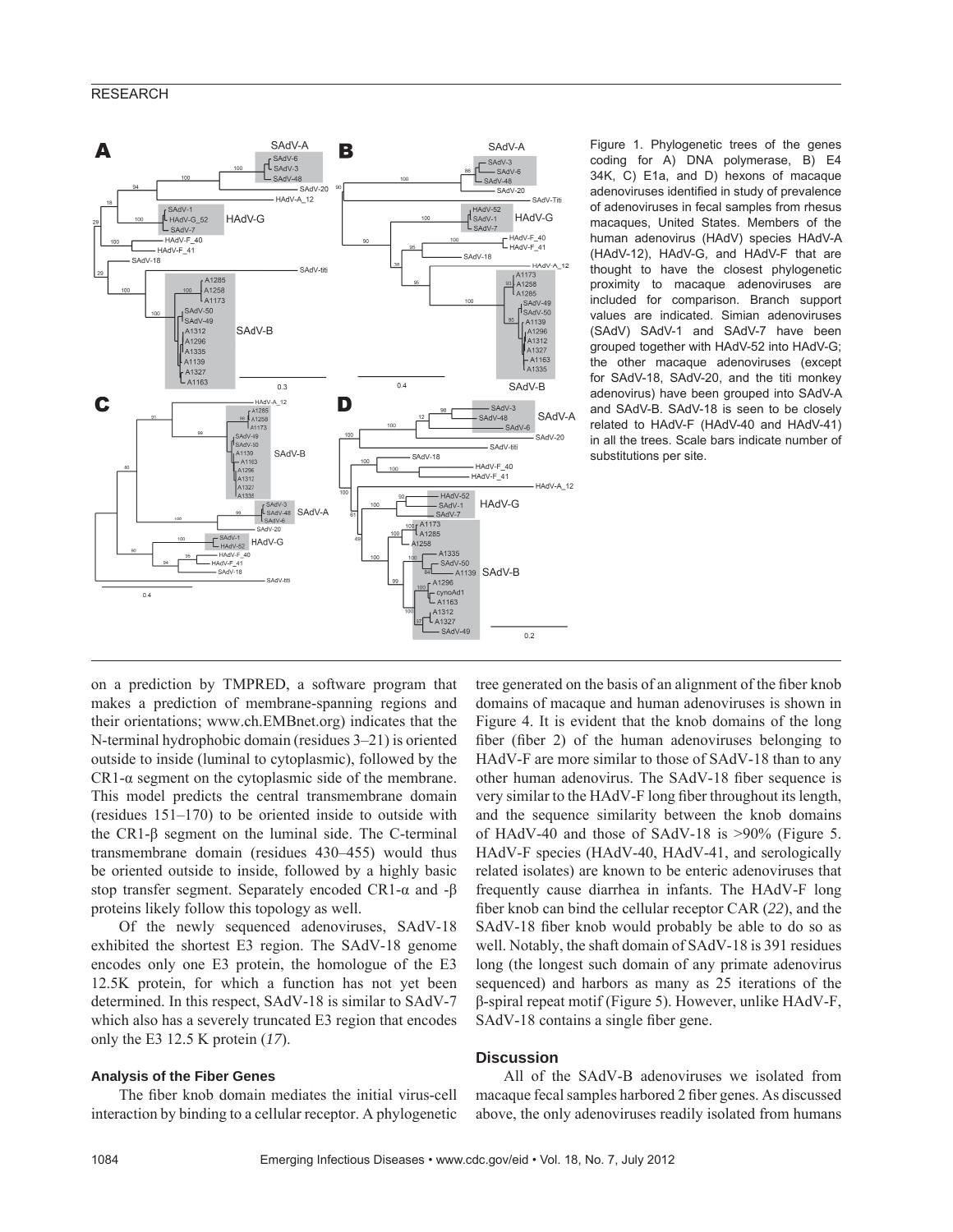| Adenovirus type                                | 12.5K   | $CR1-\alpha$ | $CR1-\beta$        | $RID-\alpha$ , $RID-\beta$ , and 14.7K |
|------------------------------------------------|---------|--------------|--------------------|----------------------------------------|
| SAdV-A                                         |         |              |                    |                                        |
| SAdV-3                                         | Present | Present      | Present            | Present                                |
| SAdV-6                                         | Present | Present      | Present            | Present                                |
| SAdV-48                                        | Present | Present      | Present            | Present                                |
| SAdV-B                                         |         |              |                    |                                        |
| A1173                                          | Present | Present      | Present            | Present                                |
| A1285                                          | Present | Present      | Present            | Present                                |
| A1312                                          | Present | Present      | Present            | Present                                |
| A1139                                          | Present |              | Fused <sup>+</sup> | Present                                |
| A1163                                          | Present |              | Fused <sup>+</sup> | Present                                |
| A1258                                          | Present |              | Fused <sup>+</sup> | Present                                |
| A1296                                          | Present |              | Fused <sup>+</sup> | Present                                |
| A1327                                          | Present |              | Fused <sup>+</sup> | Present                                |
| A1335                                          | Present |              | Fused <sup>+</sup> | Present                                |
| SAdV-49                                        | Present |              | Fused <sup>+</sup> | Present                                |
| SAdV-50                                        | Present |              | Fused <sup>+</sup> | Present                                |
| HAdV-G                                         |         |              |                    |                                        |
| SAdV-1                                         | Present | Present      | Present            | Present                                |
| HAdV-52                                        | Present | Present      | Present            | Present                                |
| SAdV-7                                         | Present | Not present  | Not present        | Not present                            |
| Not yet classified                             |         |              |                    |                                        |
| SAdV-18                                        | Present | Not present  | Not present        | Not present                            |
| SAdV-20                                        | Present | Present      | Present            | Present                                |
| *SAdV simian adenovirus: HAdV human adenovirus |         |              |                    |                                        |

Table 2. E3 region proteins of the 11 macaque adenoviruses belonging to SAdV-B isolates from macaque fecal samples compared with the E3 regions of other macaque adenoviruses\*

\*SAdV, simian adenovirus; HAdV, human adenovirus.

†Some members of SAdV-B were found to have a novel configuration in which 2 CR1 proteins were fused into a single open reading frame (see Figures 2, 3).

that harbor 2 fiber genes belong to HAdV-F  $(23-25)$ . The 2 fibers of HAdV-F isolates differ in the lengths of the shaft domain: the first fiber ORF harbors a short shaft (187 residues comprising 12 iterations of the ≈16 aminoacid repeat motif, pfam 00608) and the second fiber gene possesses a longer shaft (330–346 residues, comprised of 21 or 22 iterations of the 16 amino-acid repeat motif)  $(23,25,26)$ . Both fiber proteins are incorporated into mature virions, with each penton base having either a short or a long fiber protein embedded in them (23). Similar to members of HAdV-F, HAdV-G members (macaque adenoviruses SAdV-1 and SAdV-7 and the closely related HAdV-52) also harbor 2 fiber genes. As with HAdV-F, the first fiber gene (fiber 1) encodes the shorter shaft with  $9$ (SAdV-7) or 10 (SAdV-1 and HAdV-52) motif repeats, and the second fiber gene (fiber 2) encodes the longer fiber shaft, similar in length to that of HAdV-41, which harbors 22 motif repeats. The long fiber of HAdV-F members can

bind CAR; a cellular receptor capable of binding the short fiber knob domain has not been identified.

One difference between the newly sequenced adenoviruses we isolated from stool samples (SAdV-B) and previously sequenced adenoviruses with 2 fiber genes (HAdV-40, HAdV-41, SAdV-1, SAdV-7, and HAdV-52) is that first fiber gene (fiber 1) encodes a shaft domain that is longer than the shaft domain of the second fiber gene (fiber 2). The shaft of fiber 1 of the SAdV-B isolates is ≈330 residues long (21 motif repeats, except for SAdV-49 and SAdV-50 which have 1 fewer motif repeat). Except for the length, however, the sequence of the fiber 1 shaft of the SAdV-B isolates is much more similar to the HAdV-F fiber 1 (short) shaft  $(49.7\%$  sequence identity,  $65.6\%$ consensus match; see alignment in Figure 5) than it is to the fiber 1 (short) shaft of SAdV-1 or SAdV-7  $(30.8\%$ sequence identity, 47.7% consensus match). The sequence similarity is striking enough to suggest that the HAdV-F



Figure 2. Open reading frames (ORFs) in the right ends of the genomes of 2 macaque adenovirus isolates identified in study of prevalence of adenoviruses in fecal samples from rhesus macaques, United States. A) Isolate A1312 right end (9,606 bp); B) isolate A1139 right end (9,591 bp). ORFs for the E3 proteins CR1-α and CR1-β are present in A1312 but have been combined into a single ORF in A1139. The 2 fiber genes, in which a long fiber protein (fiber 1) is followed by a shorter fiber protein (fiber 2), are also shown. ITR, inverted terminal repeat.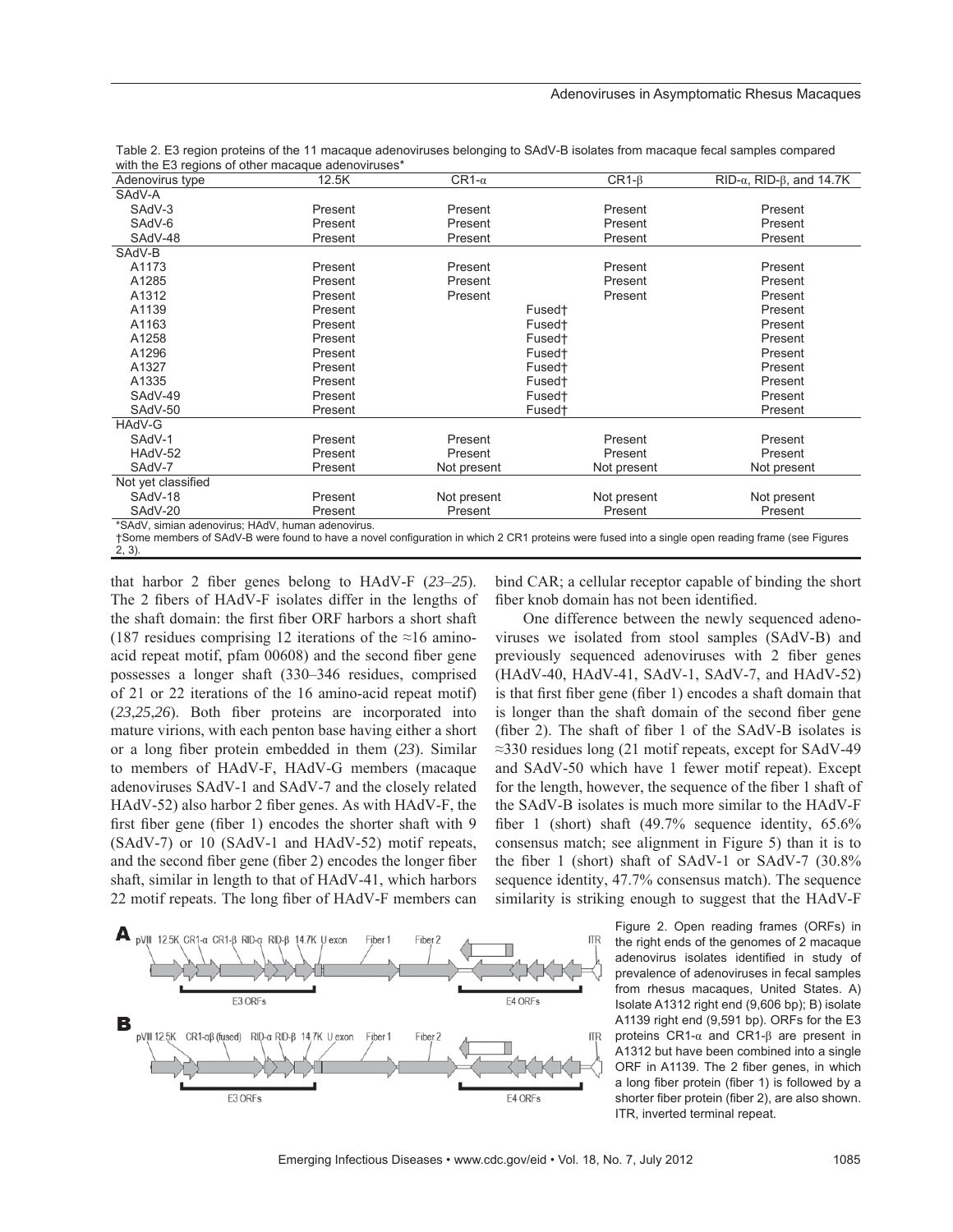| A1139 CR1- $\alpha$ $\beta$ N<br>A1312 CR1- $\alpha$ | (1) MKIFVVICALSTISIAAAK-PSPTTAAELTTSSNRGR-OITLYYSNSTAYIOLVCTCTNELILWLANGSVCKAFLNRVFLEORSALCENCTSOFLLLTPP<br>(1) MKISAVICVLSITSIAAARTPAFTTAEELPTTFSPHRGRIPVYFSNATSFIOLNCTCONSFIOWLVNRTLCKAFLDNTIFHVRSYLCPNTTKAALITKAP                    |
|------------------------------------------------------|-----------------------------------------------------------------------------------------------------------------------------------------------------------------------------------------------------------------------------------------|
| A1139 CR1 $-\alpha\beta$ N<br>A1312 $CR1-\alpha$     | (99) FVAGRYLCIGSG-IENACVKRWALLPOPOPTVRPRPTSPPTLNFLRAAASVNRLWLPYLGLTLFFNTKKMOTL(170)<br>(101) FSVRLFTCIGAGGNFPPCVFRWYLQPTPLTTPTTELTTTAQFNYTFKAS--NRLWLPYLALIPVIIFAVTLFL(171)                                                             |
| A1312 CR1-B                                          | A1139 CR1-QB C (171) --- VLLLGLLSFVFGENINRPVOIFVKSGANVTLOANTSN----ANEVTWYVEENYIYDNFHTMPPFFAGIKLCHFKSDGTNITFNFGSPFNFN-CANKS<br>(1) MHALIVFALITLISAOSLHKPLOIYAKVGDNITLOSHEFHDPSLMEEVSWYVEL--LWNDRPTSTALFTGTKLCOFKKGGINITWDHDPFLRFFSCANKS  |
| A1312 CR1-B                                          | A1139 CR1-aß C (263) LNLYNLEPKDSATFNVKVTRÖNLEYNTYFÖLHVIYIPKPOCMVTSFYIAPDYCYIOINCTNSKYPNKVLFNGVARAYYNFARGGKTÖLPEÖFFTLVTVÖG<br>(99) LOLENLOHLNSGLYNVKVTNNTLEYNTYFNLHVLEIPKPOCMVTSFYIATDYCFIEINCTNSOYPNKVLYNGIAKPYYNSARGGKGPLPEYFYTLIDYHG  |
| A1312 CR1-B                                          | A1139 CR1-aß C (363) LTANFTYDYPFNSLCQTS-GRAPHSAPRFVPRYAGPQPARLLGVQYPTP-FYEENPDKDSDDAYEKAMAVVVIAAVVCSLVILAALLFLCYWRRRLRQRR<br>(199) VRONFSYYYPFNTLCONSGVRAPNSAPRYVPRFYGPKVARLLGVKYITPPAYEENPDAESDDAYEKAMAAVVIAAIVCALIILAALLFLCYWRRRLRORR |
| A1139 CR1-aß C (461) ORGPOLMMTNOL<br>A1312 CR1-B     | (472)<br>(299) RRGP-QLMTNOL<br>(309)                                                                                                                                                                                                    |

Figure 3. Sequence alignments of a subset of simian adenovirus type B (SAdV-B) isolates identified in study of prevalence of adenoviruses in fecal samples from rhesus macaques, United States. The putative fused E3 CR1-αβ protein from isolate A1139 (see Table 2) and the corresponding separately encoded CR1-α and CR1-β proteins from isolate A1312 are shown. The N-terminal (N) and C-terminal (C) sections of the fused A1139 CR1-αβ proteins have been separately aligned with the A1312 CR1-α and CR1-β proteins, respectively. Gray shading indicates homologous regions, red font indicates identical residues, and underlining indicates hydrophobic regions.

short fiber arose by deletions within the shaft domain of a SAdV-B fiber 1–like phylogenetic precursor. In contrast to HAdV-F and HAdV-G members, the second fiber gene of the SAdV-B macaque adenoviruses encodes a shaft domain that is shorter than that of the first fiber,  $\approx$ 205 residues in length and harboring 14 motif repeats.

For adenoviruses that contain an integrin-binding RGD motif in the penton base proteins, an initial virus-cell interaction mediated by the fiber knob with its receptor (CAR for HAdV-A, C, E and F; CD46 for HAdV-B,



Figure 4. Neighbor-joining alignment of amino acid sequences for the fiber knob domains of macaque adenoviruses (5 representative members of simian adenovirus type B [SAdV-B]) and representative members from each human adenovirus (HAdV) species, with bootstrapping at 1,000 replicates. Alignment was performed by using CLC Bio version 6.1 software (CLC Bio, Aarhus, Denmark). Bootstrap values (percentages) are indicated on the nodes. SAdV-1 and SAdV-7 have been grouped together with HAdV-52 into HAdV-G; the other macaque adenoviruses (except for SAdV-18, SAdV-20, and the titi monkey adenovirus) have been grouped into SAdV-A and SAdV-B. Scale bar indicates number of substitutions per site.

and possibly sialic acid for HAdV-D), the penton base– integrin interaction has been shown to be the first step in adenovirus internalization (*27*). Because HAdV-F members do not contain an integrin that binds the RGD motif in their penton base protein, an as-yet-unidentified cellular-binding partner for the short fiber knob domain has been postulated to mediate virus internalization (*27*) in a manner analogous to the penton base–RGD interaction. However, all members of SAdV-A and SAdV-B contain the RGD motif in the penton base protein, which suggests that the short fiber (fiber 1 in HAdV-F and HAdV-G, fiber 2 in SAdV-B) may provide a function that is not necessarily analogous to that provided by the penton base–RGD motif. Moreover, because the knob domain of the SAdV-B fiber 1 gene is "elevated" above the knob on fiber 2, it may play a more critical role in the initial virus-receptor interaction than formerly suspected.

We have previously reported the isolation and sequencing of 3 macaque adenoviruses (SAdV-48, SAdV-49 and SAdV-50) from macaque fecal samples (*9*). Even adenoviral DNA could be detected in most samples by using a sensitive, nested PCR technique, outgrowth of adenoviruses in culture in the monkey cell lines LLC-MK2 or BS-C-1 only ranged from 1% to 16% from various primate colonies. Most of these adenoviruses can be classified into a single subgroup (SAdV-B), although SAdV-A isolates (hexon sequences similar to those of SAdV-48 and SAdV-3) were also identified (Table 1). It is unclear whether these represent a common commensal of the macaque gastrointestinal tract or whether the presence of these adenoviruses in the fecal samples is an artifact of captive status, where virus spread between animals may be more common than in the wild.

The species HAdV-B, HAdV-C, and HAdV-E, which cause acute upper respiratory tract disease in humans, also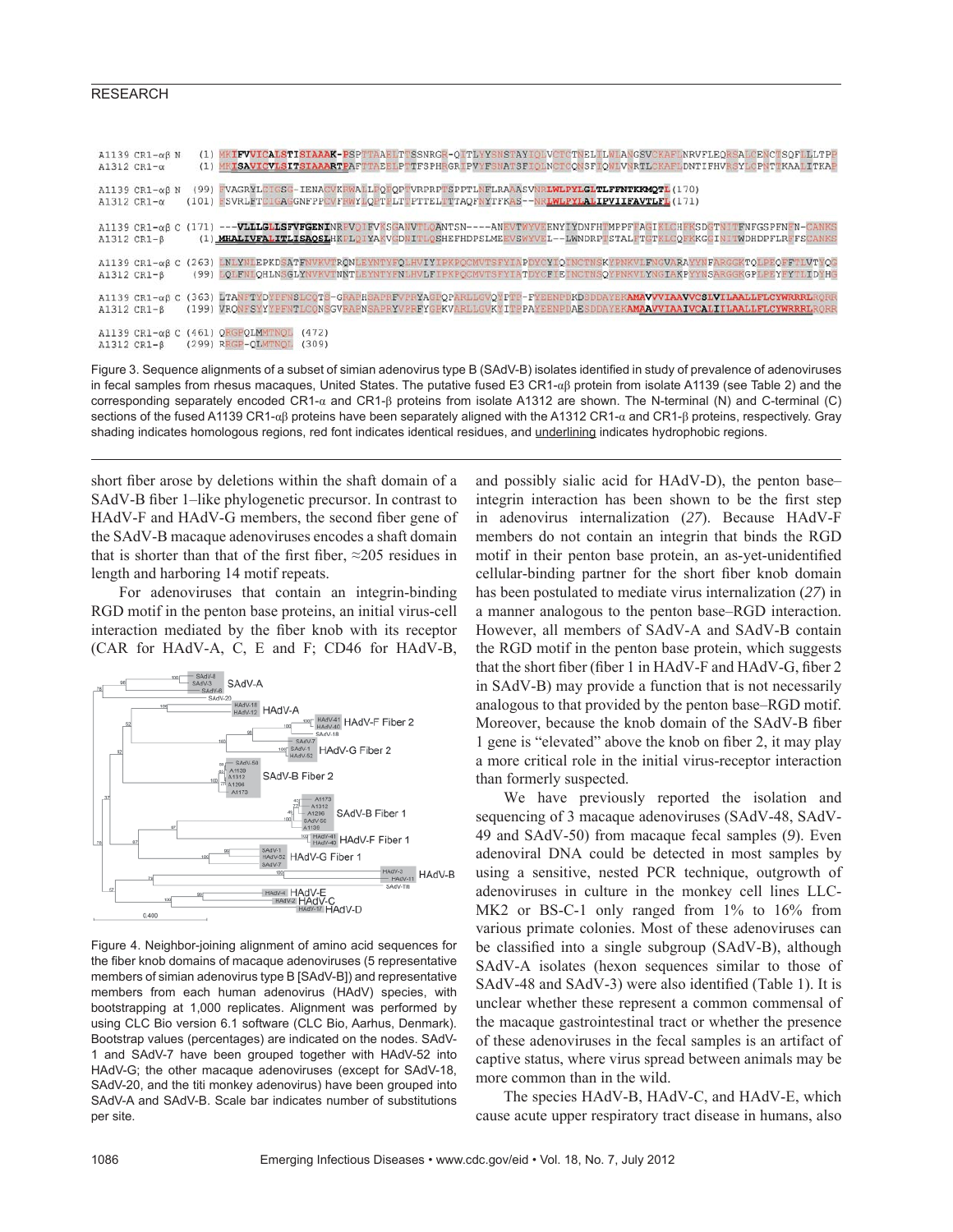

Figure 5. Sequence alignments of the amino acid sequences of human adenovirus (HAdV) 40 long fiber (fiber 2) with simian adenovirus (SAdV) 18 fiber (upper lines) and HAdV-40 short fiber (fiber 1) with macaque adenovirus isolate A1173 (lower lines). Gray shading indicates homologous regions, red font indicates identical residues, underlining indicates N-terminal 30 residues that constitute the tail, and boxes indicate C-terminal knob domains. Intervening shaft domains harboring varying numbers of the ≈16-residue β-spiral repeat sequences are separated by asterisks and numbered sequentially.

may set up chronic persistent infections in both humans and apes (*9*,*28*). In contrast, HAdV-F strains, which frequently cause infectious diarrhea in locales with poor sanitation, are only rarely detected in healthy persons (*29*). On the other hand, we have found that monkey adenoviruses belonging to SAdV-A and SAdV-B, as well as SAdV-18 (isolated from primary monkey kidney cells [*2*]), that bear a strong genetic resemblance to HAdV-F do cause chronic infections in otherwise healthy monkeys. HAdV-F may have evolved as a human intestinal pathogen after a recent cross-species transmission event and is thus less well adapted to human hosts than are HAdV-B, HAdV-C, or HAdV-E.

Macaque adenoviruses are usually not thought to infect humans, but the properties of macaque adenoviruses that constitute the species barrier are not known. Recently documented instances of human infections with macaque adenoviruses (*7*,*8*) show that these barriers can sometimes be broken. A more careful investigation of the etiology of infectious diarrhea in areas where monkeys and humans live in proximity (e.g., by PCR of fecal samples followed by sequencing of isolates) could be used to ascertain whether monkey adenoviruses do cause human infections more commonly than is currently surmised.

#### **Acknowledgments**

We thank the PennVector personnel for their help in propagating and purifying adenoviruses.

This work was sponsored by grants from the Bill and Melinda Gates Foundation.

Dr Roy was a senior research investigator at the University of Pennsylvania at the time of this study. His research interests include the characterization of nonhuman primate adenoviruses and viral adaptation to novel host environments.

#### **References**

- 1. Rowe WP, Huebner RJ, Gilmore LK, Parrott RH, Ward TG. Isolation of a cytopathogenic agent from human adenoids undergoing spontaneous degeneration in tissue culture. Proc Soc Exp Biol Med. 1953;84:570–3.
- 2. Hull RN, Minner JR, Mascoli CC. New viral agents recovered from tissue cultures of monkey kidney cells. III. Recovery of additional agents both from cultures of monkey tissues and directly from tissues and excreta. Am J Hyg. 1958;68:31–44.
- 3. Hull RN, Minner JR, Smith JW. New viral agents recovered from tissue cultures of monkey kidney cells. I. Origin and properties of cytopathogenic agents S.V.1, S.V.2, S.V.4, S.V.5, S.V.6, S.V.11, S.V.12 and S.V.15. Am J Hyg. 1956;63:204–15.
- 4. Hoffert WR, Bates ME, Cheever FS. Study of enteric viruses of simian origin. Am J Hyg. 1958;68:15–30.
- 5. Hsiung GD, Melnick JL. Orphan viruses of man and animals. Ann N Y Acad Sci. 1958;70:342–61. http://dx.doi. org/10.1111/j.1749-6632.1958.tb35393.x
- 6. Rapoza NP. A classification of simian adenoviruses based on hemagglutination. Am J Epidemiol. 1967;86:736–45.
- 7. Jones MS II, Harrach B, Ganac RD, Gozum MM, Dela Cruz WP, Riedel B, et al. New adenovirus species found in a patient presenting with gastroenteritis. J Virol. 2007;81:5978–84. http://dx.doi. org/10.1128/JVI.02650-06
- 8. Chen EC, Yagi S, Kelly KR, Mendoza SP, Maninger N, Rosenthal A, et al. Cross-species transmission of a novel adenovirus associated with a fulminant pneumonia outbreak in a New World monkey colony. PLoS Pathog. 2011;7:e1002155. http://dx.doi.org/10.1371/ journal.ppat.1002155
- 9. Roy S, Vandenberghe LH, Kryazhimskiy S, Grant R, Calcedo R, Yuan X, et al. Isolation and characterization of adenoviruses persistently shed from the gastrointestinal tract of non-human primates. PLoS Pathog. 2009;5:e1000503. http://dx.doi.org/10.1371/journal. ppat.1000503
- 10. Kidd AH, Garwicz D, Oberg M. Human and simian adenoviruses: phylogenetic inferences from analysis of VA RNA genes. Virology. 1995;207:32–45. http://dx.doi.org/10.1006/viro.1995.1049
- 11. Heberling RL, Cheever FS. Enteric viruses of monkeys. Ann N Y Acad Sci. 1960;85:942–50. http://dx.doi.org/10.1111/j.1749-6632.1960. tb50014.x